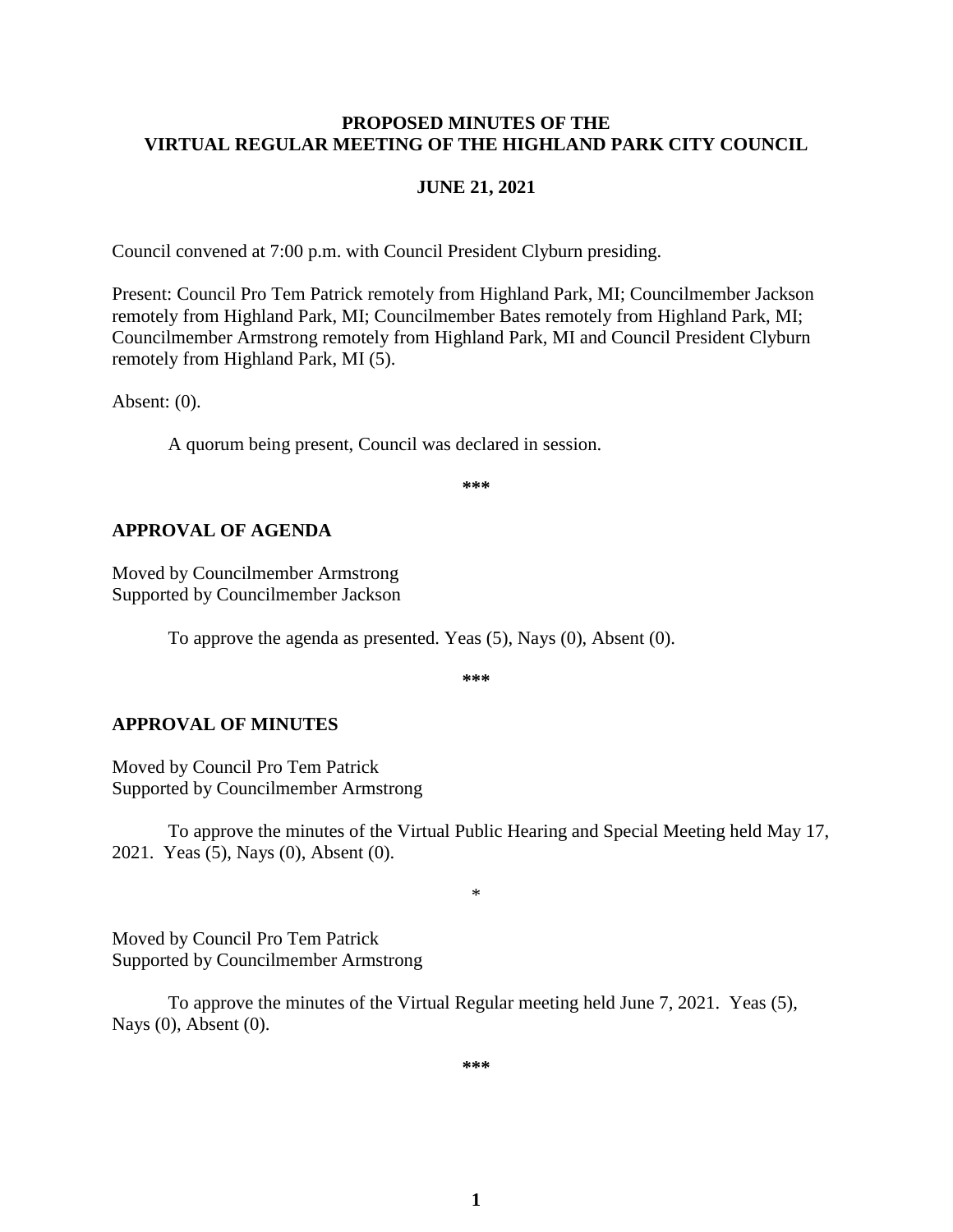#### **VETO 06-21-21 V**

The following communication was received from Mayor Yopp.

Pursuant to **Section 6-3** of the City Charter, this letter is being submitted to veto the above resolution. On June 17, 2021, City Council passed a Resolution Declaring a Vote of "No Confidence" for the Highland Park City Attorney Terry Ford. I have had an opportunity to review the allegations set forth in the resolution and find them to be categorically untrue. There were several allegations set forth in the resolution, which I will address individually:

#### **Orchestrating a Lawsuit against the Highland Park City Council**

This allegation stems from the issues surrounding the Revised City Charter. The lawsuit was filed by Allen Brothers on behalf of three members of the Highland Park City Charter Commission against the City of Highland Park. To avoid a conflict of interest, the City was represented by thelaw firm of Giarmarco, Mullins & Horton P.C. and the City Council hired Herbert Sanders as outside counsel. The City Attorney warned City Council that they were wrong in the position thatthey were taking and, after receiving opinions from Attorney Sam McCargo and the State Attorney General's Office, the City Attorney was confident that the Charter was legally sufficient and should have been placed on the ballot. Later, the Wayne County Circuit Court agreed. The Revised Charter was subsequently adopted by the citizens of Highland Park on May 7, 2019.

## **Wrongly Advising a City Council Member's Candidacy to Intentionally Have Him Removed from the Ballot**

This is an attempt by Council to distort the truth. All acts were done to protect the candidates. Due to the fact that there was litigation that caused a delay in passing the Revised City Charter, there were inconsistent interpretations of the impact upon elections for City Council "At Large" and "District" seats. To gain a better understanding, the City Attorney consulted with the City Clerk,the Office of the Wayne County Clerk, and the Director of Elections. There was still some confusion as to whether candidates' names could appear on the August ballots for the "at-large" seats and then as "write-in" candidates for the district seats on the November ballot. Due to the uncertainty, the City Attorney sought an outside opinion from Giarmarco, Mullins & Horton P.C., which the City Attorney relied upon. He informed Kendrich Bates that he would not qualify as a "write-in" candidate for the November ballot. Unless he took corrective action. The opinion of Giarmarco Mullins was subsequently determined to be incorrect. The Michigan Elections Commission issued a statement declaring that Mr. Bates was eligible. The City Attorney explained his reliance upon the Giarmarco opinion to Councilman Bates. Bates requested an apology, which the City Attorney gave as a gesture to put the matter to rest, although he had done nothing wrong. Bates appeared to have accepted the City Attorney's apology and nothing else was expressed regarding this issue until being addressed in this resolution. It was never the City Attorney's intention, nor was there any attempt by the City Attorney, to remove Mr. Bates from the ballot, nor did his letter state this. His concern was having a legal ballot that contained all qualified candidates.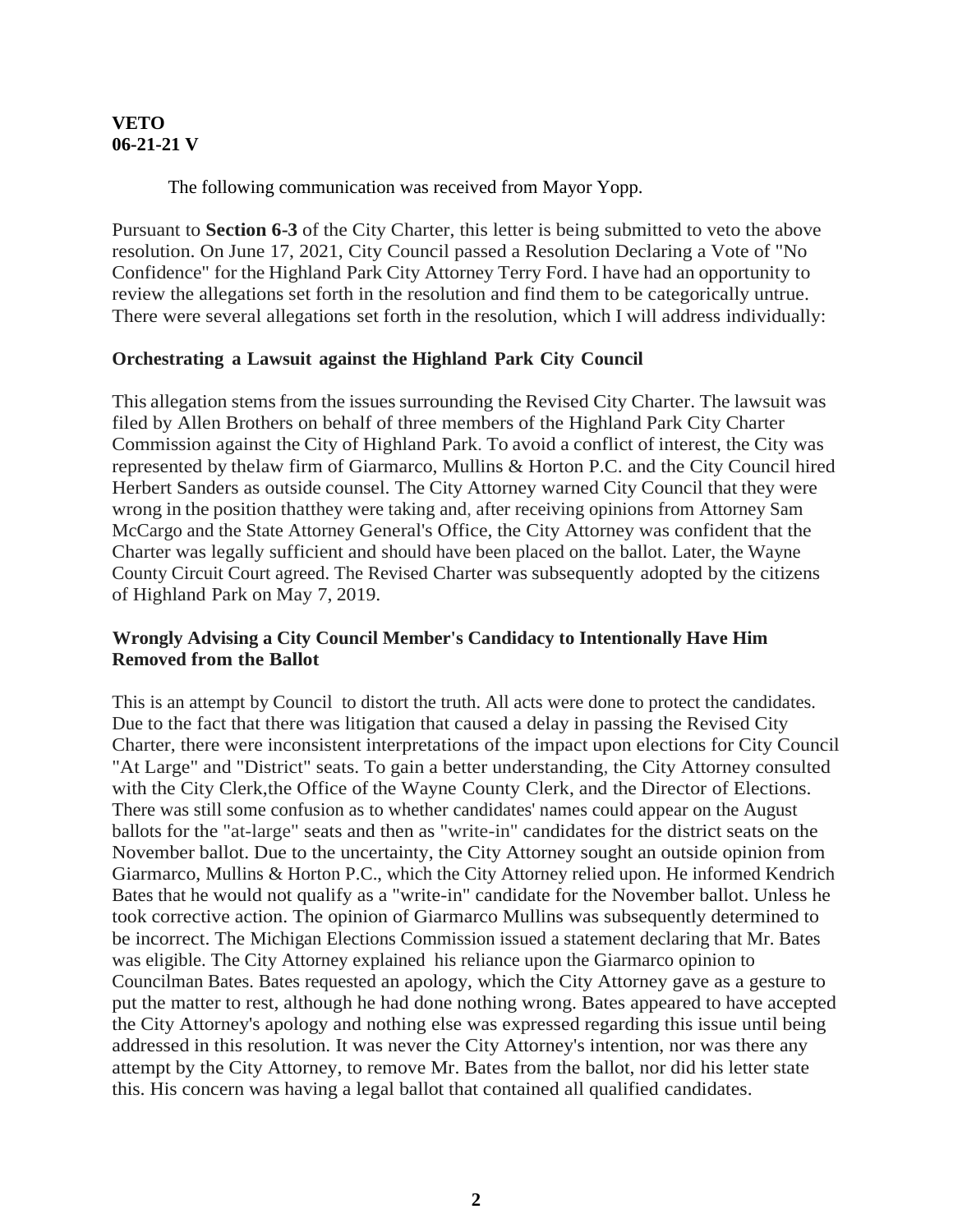# **Not Providing City Council Legal Updates and the status of Current/Pending Litigation against the City of Highland Park.**

This is another falsehood. Prior to the pandemic, the City Council was given updates in closed session. Due to the fact that the virtual platform is not secure for closed sessions, the Legal Department has not met with Council since the pandemic. However, Council was encouraged to call or email their questions and concerns. More importantly, Council has always been provided with updates upon request and there have been no recent request made. The last update was provided on December 21, 2020, and we plan to submit another Litigation Report by the end of the month.

# **Requiring that City Council's Actions Be Approved by the City Attorney Prior to any City Council Vote.**

The City Council speaks through its written ordinances and resolutions. Under Charter Section 7- 5(6), the Legal Department has the duty to "prepare or review all contracts, ordinances, bonds and other written instruments which are submitted by City Council or by the officers and boards of alegal nature or relating to the affairs of the City." Resolutions are not laws but may have the effect of law or relate to the affairs of the City and thus warrant review by the City Attorney. According to Chapter 7: Local Ordinances, of the Michigan Municipal League Handbook, ordinances and resolutions must be consistent with Federal and State constitutions and general laws of the United States. The City Attorney does not vote to approve the resolution but must give legal review and approval prior to the submission of the resolution for City Council to vote. Therefore, reviewing resolutions is not to supervise Council actions, but to protect the City.

# **Allowing the Execution of a Contract between the City of Highland Park and Ajax Paving, Inc. that has not been Approved by City Council.**

This claim is not true. Under Charter Section 7-3(15), the Mayor has the duty to manage and control all City property. I have properly exercised that power over the DPW Yard. It is not the responsibility of the City Attorney to provide documents to City Council or to order the Mayor toprovide documents to City Council. It is my understanding that the City Attorney invited two City Council members to his office to review the documents and discuss the DPW Yard on more than one occasion, but they declined. Currently, sensitive litigation is ongoing.

## **Verbally Threatened the City Council by Instructing his Assistant to Prepare "Arrest Warrants" for the Highland Park City Council as Revenge Against City Council for Executing Budget Amendments.**

This complaint is denied. On May 17, 2021, Council did effectively amend the budget for the Legal Department to zero and, by doing so, it was no longer a representation of the Mayor's Budget. While Council has a right to amend the budget, case law prohibits them from eliminating or destroying City Departments. Without the Legal Department, the City would be placed in legal jeopardy. Council's unilateral decision to eliminate the budget for the Ford Law Firm completely disregards our duty to protect the City and could halt some government operations. The impact of this action adversely affects the executive, legislative, and judicial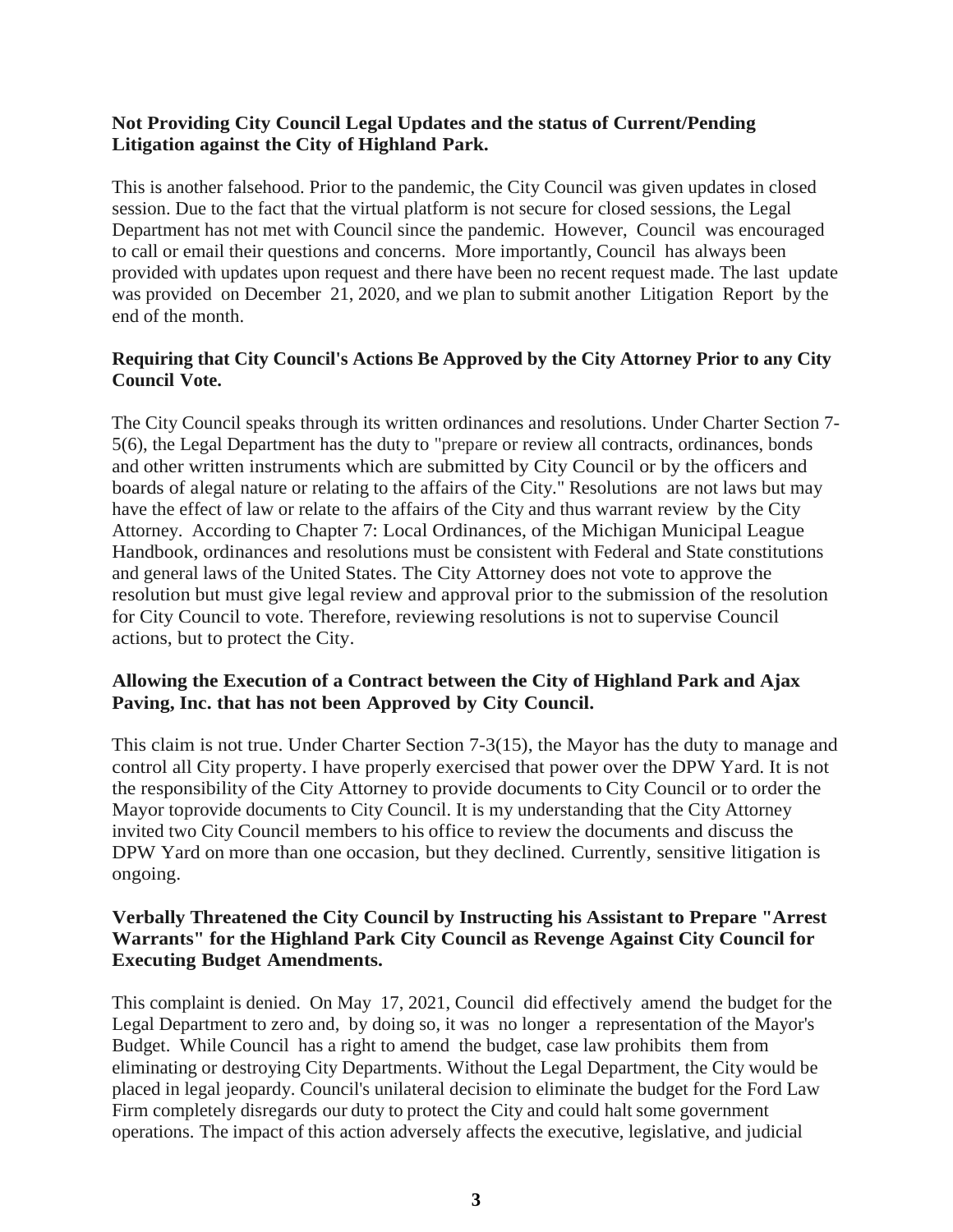branches of government and the Legal Department's ability to fulfill its obligations under the Charter.

While the City Attorney's assistant was instructed to obtain copies of warrant applications, no specific person or subject was identified. Issuing warrants was considered long before May 17, 2021, and is not based on revenge. The past and present City Council have repeatedly disregarded the Charter by violating the Open Meetings Act, improperly adopting ordinances, and walking on resolutions without being reviewed by the Legal Department. Even the resolution in question was not reviewed by the Legal Department although it was purportedly submitted by Councilman Patrick after the Council Meeting on May 17<sup>th</sup> which was three weeks earlier. Councilwoman Deblon Jackson also expressed that she had not received a copy, did not discuss the issues raised

## **Conclusion**

Section 7-1 of the City Charter exclusively vests the administrative and executive powers of the City with the Mayor. Therefore, I have the authority under Charter Sections 7-2 and 7-5 to appoint the City Attorney and find no basis for his removal. Terry Ford was selected because of his knowledge, skills and experience and I continue to be confident in his ability to manage the legal affairs for our City. The Ford Law Firm is under contract now and will continue to represent the Mayor, City Council, and this City until my term ends in 2022.

Moved by Council Pro Tem Patrick Supported by Councilmember Armstrong

To override the veto. Yeas (4), Nays (1) Councilmember Jackson, Absent (0).

**\*\*\***

## **TABLED 06-21-21 VI a**

The following resolution was tabled on June 7, 2021.

# **RESOLUTION TO PRESENT POTENTIAL PROJECTS TO SENATOR STABENOW FOR 2022 FY BUDGET ALLOCATION EARMARKS**

Moved by Councilmember Bates Supported by Council Pro Tem Patrick

To bring back from the table. Yeas (5), Nays (0), Absent (0).

Moved by Councilmember Bates Supported by Council Pro Tem Patrick

**WHEREAS**, on 5/19/21 the City participated in a call with Senator Stabenow's Office todiscuss potential projects for 2022 FY budget allocation earmarks; and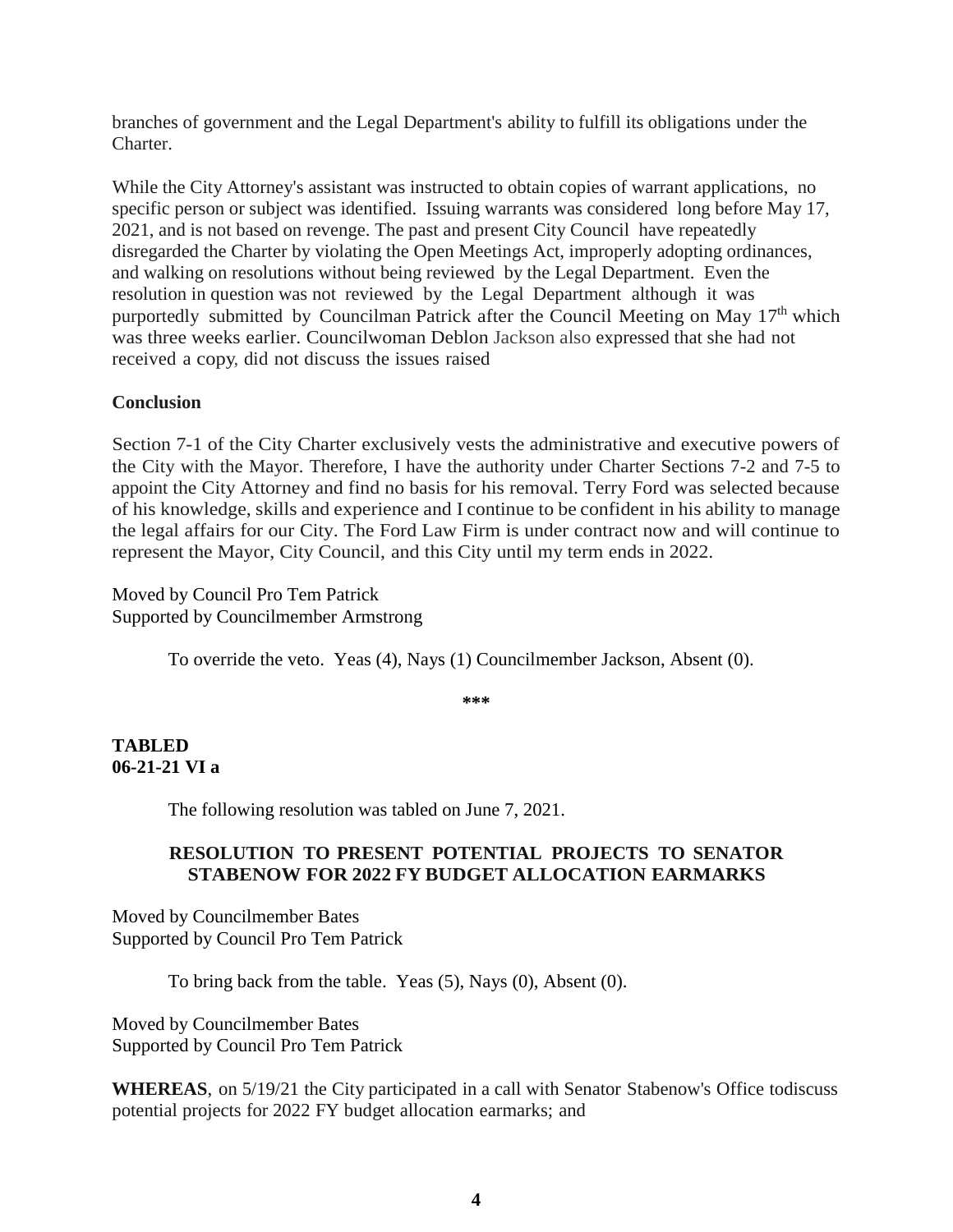**WHEREAS**, on this call, Senator Stabenow's District Manager discussed details of potential funding opportunities; and

WHEREAS, the City was invited to submit preliminary projects by May 24<sup>th</sup>, complete written applications by June  $4<sup>th</sup>$ , and

**WHEREAS**, projects were presented for: 1) a water leakage project, 2) police training and equipment, and 3) improvements to the Recreation Center (physical improvements, computers, walking track).

**NOW, THEREFORE, BE IT RESOLVED**, that the City approves the application that was submitted to Senator Stabenow's Office enabling Highland Park to meet the June 4<sup>th</sup> deadline. Yeas (5), Nays (0), Absent (0).

\*

**06-21-21 VI b**

The following resolution was tabled on June 7, 2021.

## **RESOLUTION TO SELL THE VACANT RESIDENTIAL SIDE LOT AT 241 FORD TO THE ADJACENT PROPERTY OWNER AT 237 FORD**

Moved by Council Pro Tem Patrick Supported by Councilmember Jackson

To bring back from the table. Yeas (5), Nays (0), Absent (0).

Moved by Council Pro Tem Patrick Supported by Councilmember Armstrong

**WHEREAS,** The City of Highland Park holds in its inventory a surplus of City- owned parcels that are not producing a taxable, habitable and general benefit to the City and its residents; and

**WHEREAS,** it is the goal of the City to decrease the number of city-owned parcels and return them to productive use; and

**WHEREAS,** the City of Highland Park is the owner of the vacant side lot at 241 Ford, (vacant lot adjacent to resident's home); and

**WHEREAS,** upon the payment of all fees have been previously paid, and required clearances obtained from the Water Department, Treasurer, City Engineer, CED and Legal Departments are signed off and ready to purchase; and

**NOW, THEREFORE, BE IT RESOLVED,** that the City Council approves the sale of the vacant lot located in Highland Park, Ml at the cost of \$500. Yeas (5), Nays (0), Absent (0).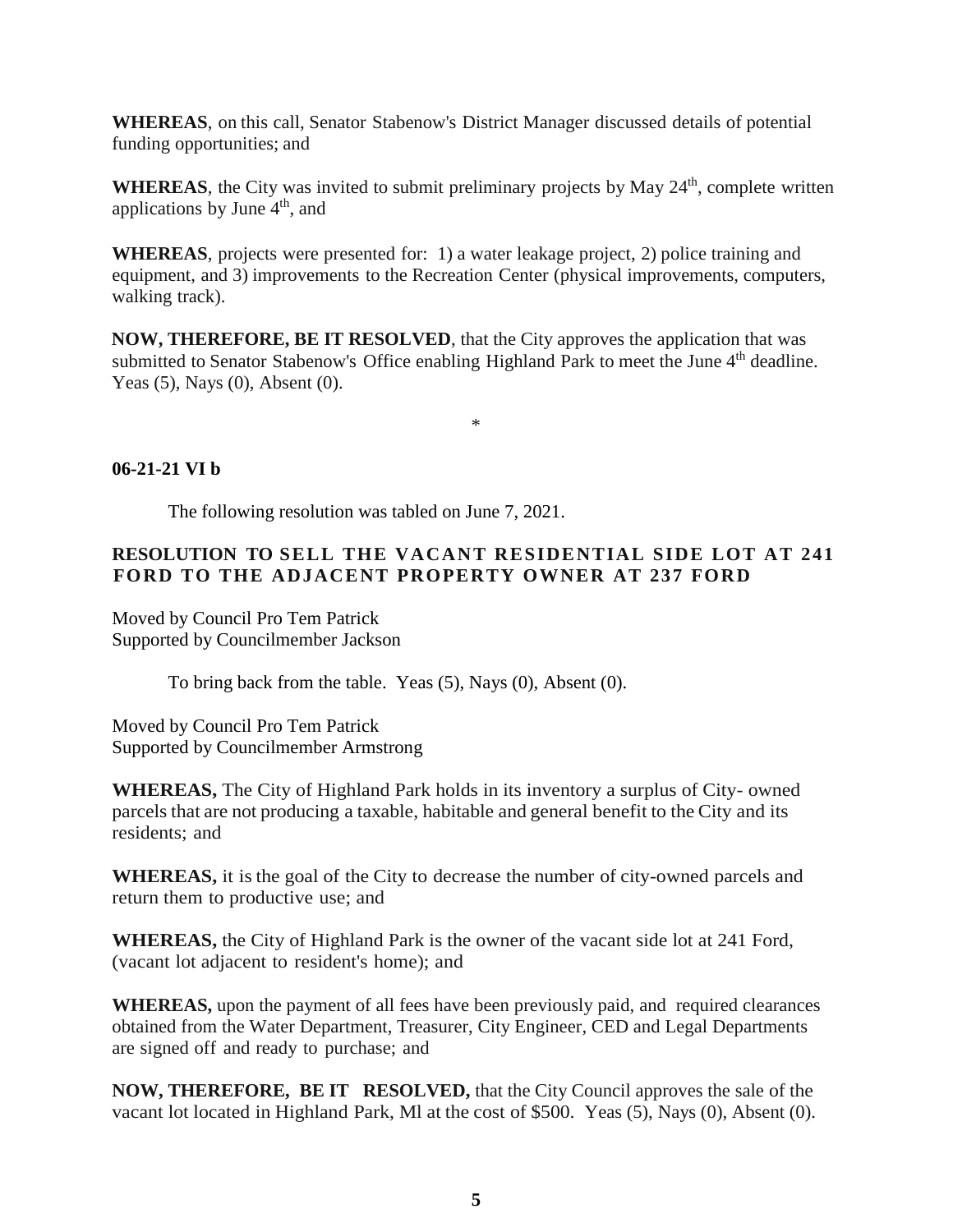#### **06-21-21 VI c**

The following resolution was tabled on June 7, 2021.

#### **RESOLUTION TO SELL THE VACANT RESIDENTIAL SIDE LOT AT 194 TENNYSON TO THE ADJACENT PROPERTY OWNER AT 190 TENNYSON**

Moved by Councilor Pro Tem Patrick Supported by Councilmember Jackson

To bring back from the table. Yeas (5), Nays (0), Absent (0).

Moved by Council Pro Tem Patrick Supported by Councilmember Armstrong

**WHEREAS,** The City of Highland Park holds in its inventory a surplus of City- owned parcels that are not producing a taxable, habitable and general benefit to the City and its residents; and

**WHEREAS,** it is the goal of the City to decrease the number of city-owned parcels and return them to productive use; and

**WHEREAS,** the City of Highland Park is the owner of the vacant side lot at 194 Tennyson, (vacant lot adjacent to resident's home); and

**WHEREAS,** upon the payment of all fees have been previously paid, and required clearances obtained from the Water Department, Treasurer, City Engineer, CED and Legal Departments are signed off and ready to purchase; and

**NOW, THEREFORE, BE IT RESOLVED,** that the City Council approves the sale of the vacant lot located in Highland Park, Ml at the cost of \$500. Yeas (5), Nays (0), Absent (0).

**\*\*\***

**MAYOR 06-21-21 VII** 

The following resolution was submitted for approval.

## **RESOLUTION TO RENEW THE CONTRACT OF THE FORD LAW FIRM AS CITY ATTORNEY FOR THE CITY OF HIGHLAND PARK**

Moved by Councilmember Jackson

\*\* Item dies, lack of support \*\*

#### **\*\*\***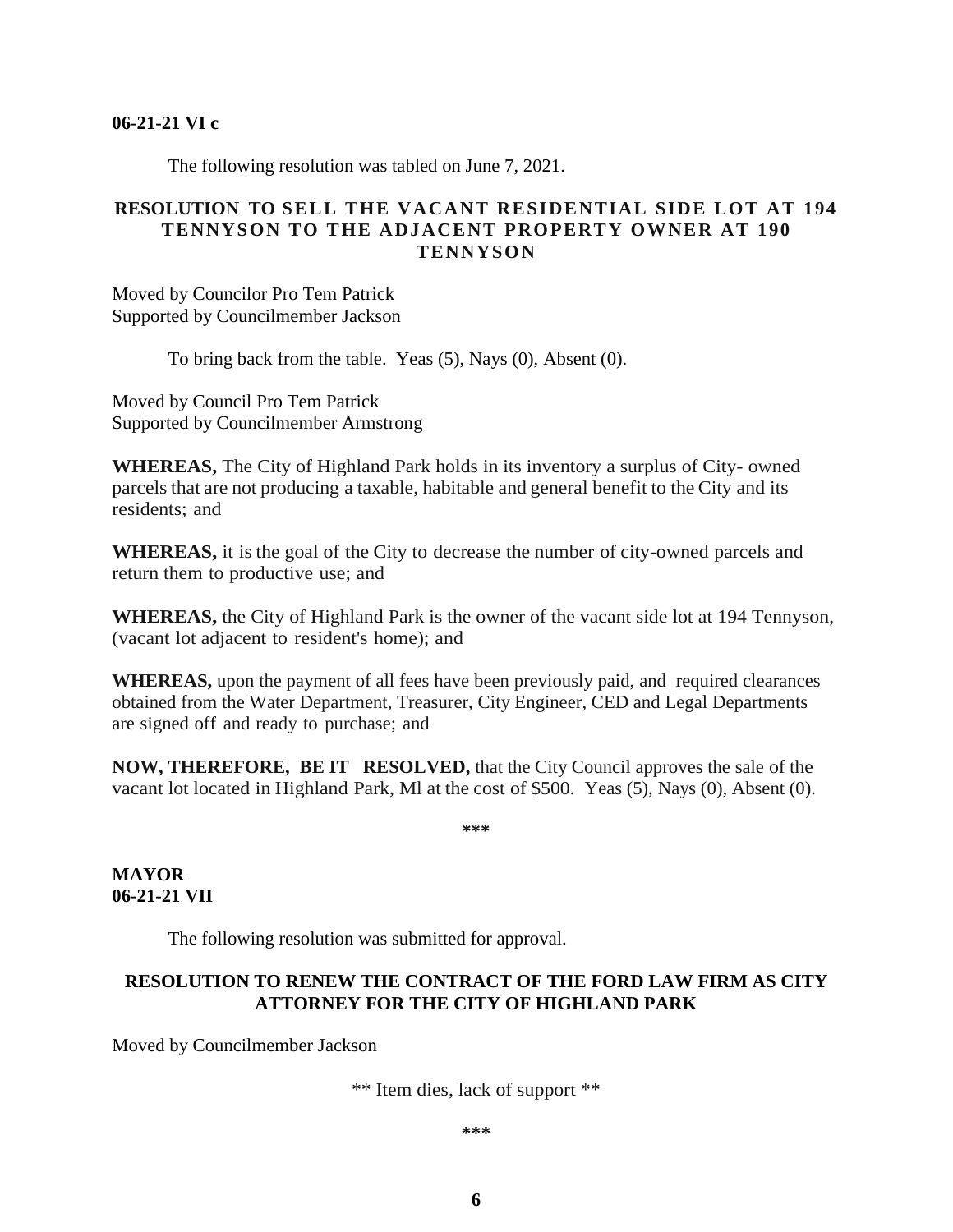#### **CITY CLERK 06-21-21 VIII**

The Clerk submitted an application for a fireworks license from Yellow Box Fireworks to be located at 14100 Woodward, June 16 – July 7, 2021.

Moved by Councilmember Armstrong

\*\* Item dies, lack of support \*\*

**\*\*\***

#### **FINANCE 06-21-21 IX a**

The following resolution was submitted for approval.

## **RESOLUTION AUTHORIZING THE TAX RATES FOR 2021**

Moved by Councilmember Bates Supported by Council Pro Tem Patrick

**BE IT RESOLVED**, the City of Highland Park shall cause to be levied and collected the general property tax on all real and personal property within the City on the 2021 tax roll an allocated millage of 19.3703 mills for generaloperations, 2.9055 for rubbish, 21.8667 for pension judgment (summer 12.7556 and winter 9.1111), 3.2586 for Bond Judgment and 0.0858 for an Emergency Loan (millage rates can change subject to Headlee and debt schedules). Yeas (5), Nays (0), Absent (0).

\*

#### **06-21-21 IX b**

The following resolution was submitted for approval.

# **RESOLUTION TO AMEND THE OPERATING BUDGET AS PRESENTED BY THE FINANCE DEPARTMENTAND MAYOR HUBERT YOPP FOR THE FISCAL YEAR 2020-2021**

Moved by Council Pro Tem Patrick Supported by Councilmember Armstrong

**WHEREAS**, the City of Highland Park is required by the State of Michigan to periodically amend the annual operating budget to accurately reflect current operations; and

**WHEREAS**, the Finance Department has reviewed the current fund expenditures for the year ending June 30, 2021 and would like to submit to the Highland Park City Council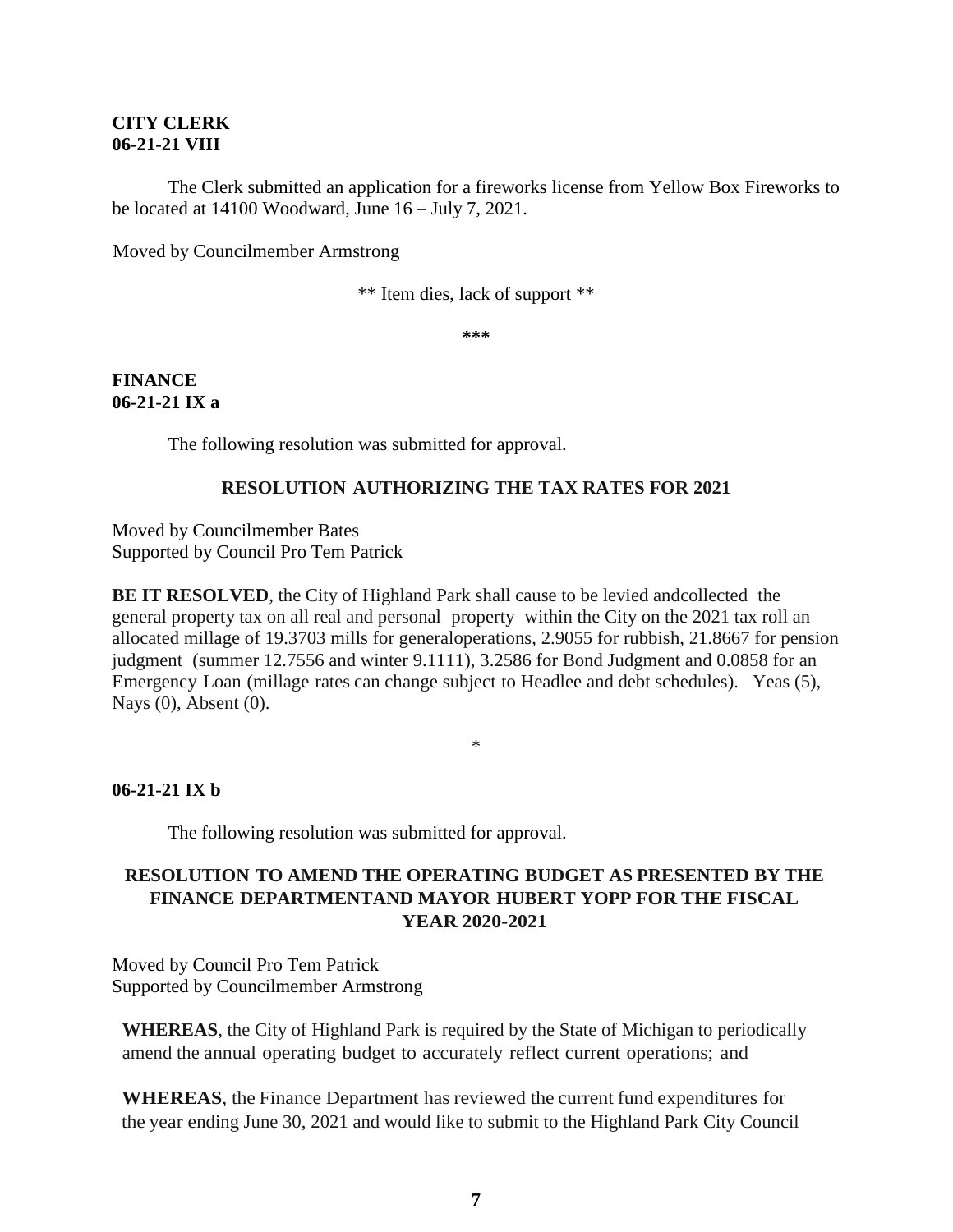proposed budget amendments;

**NOW, THEREFORE, BE IT RESOLVED** that the Highland Park City Council adopts the amended General Fund and other fund budgets as presented by the finance department and Mayor Hubert Yopp.

**BE IT FINALLY RESOLVED** that a copy of this resolution becomes a part of the official records ofthe City of Highland Park. Yeas (5), Nays (0), Absent (0).

**\*\*\***

## **TREASURER 06-21-21 X**

An assessment contract from WCA Assessing was submitted for approval.

Moved by Council Pro Tem Patrick Supported by Councilmember Bates

To approve the contract with WCA Assessing to plan, administer and provide overall supervision of property appraisal programs for assessment purposes of all real and personal property on an annual basis. Yeas (5), Nays (0), Absent (0).

\*\*\*

**WATER 06-21-21 XI a**

The following resolution was submitted for approval.

# **A RESOLUTION AUTHORIZING THE CITY OF HIGHLAND PARK TO REQUEST A PROPOSAL FORPROFESSIONAL SERVICES FROM KHAFRA OPERATION SERVICES FOR A FEASIBILITY STUDY, PLANNING, AND ENGINEERING DESIGN OF THE HIGHLAND PARK WATER TREATMENT PLANT**

Moved by Council Pro Tem Patrick Supported by Councilmember Armstrong

**WHEREAS**, The City of Highland Park On April 25, 2012, the DEQ issued a Director's Order to the City toaddress violations of the Safe Drinking Water Act (SDWA); and

**WHEREAS**, The City of Highland Park In November 2012 the City began work on repairs to the water treatment plant clarifiers as required in the Director's Order, however the MDEQ, now EGLE, ordered the Detroit Water and Sewerage Department (DWSD) provide temporary emergency water to the City for a few days so the water plant could be shut down and repairs made; and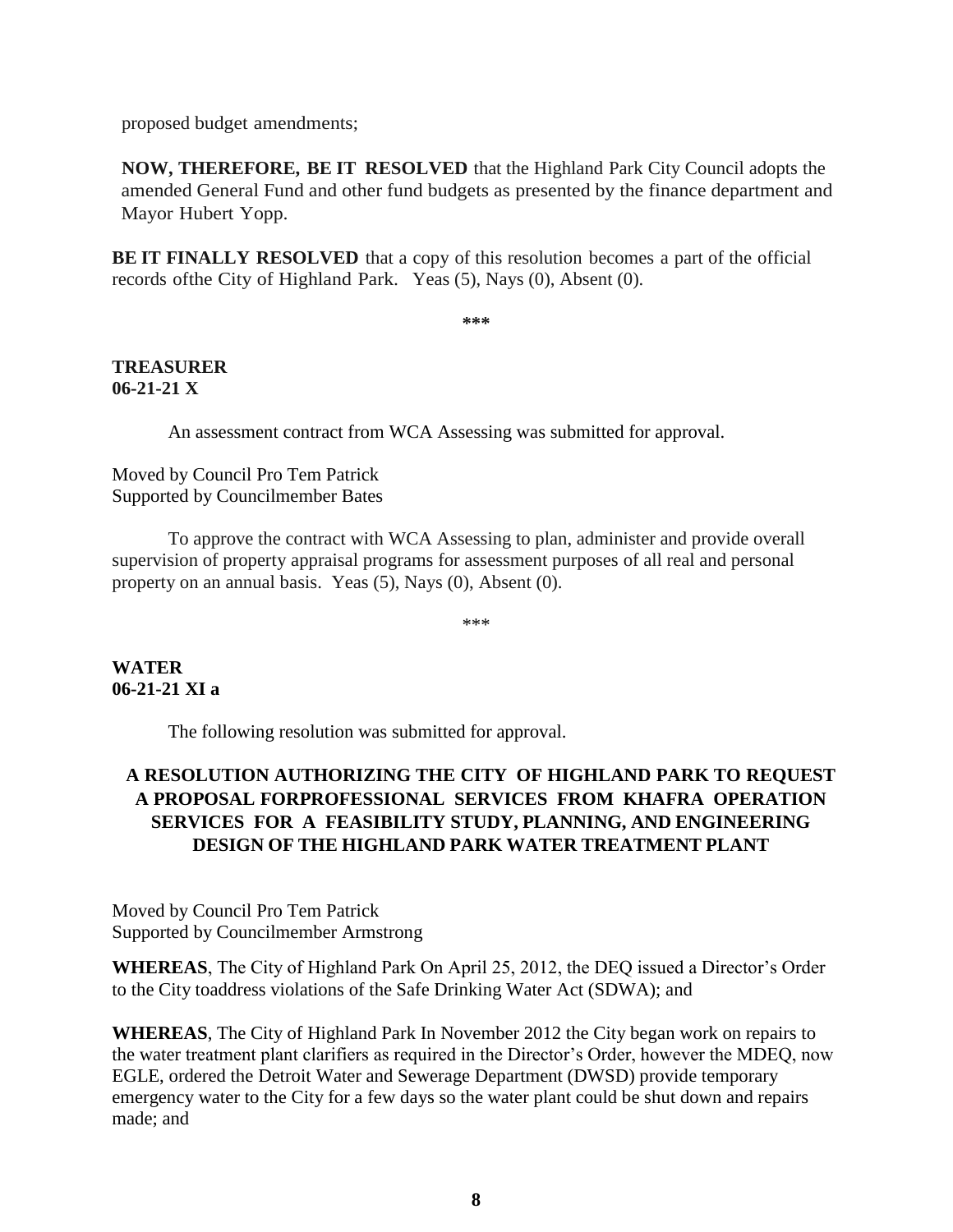**WHEREAS**, Funds were not available, thus the repairs at the water treatment plant were unable to be completed, therefore the City continued to receive temporary emergency water from DWSD (now the Great Lakes Water Authority (GLWA)); and

**WHEREAS**, The City of Highland Park, in a letter dated May 28, 2013, the MDEQ, now EGLE agreed to hold deadlines pertaining to the water treatment plant in abeyance as long as the City was receiving water from DWSD (GLWA); and

**WHEREAS**, The letter stressed the need to address items in the Director's Order related to the distribution system since the distribution system will be utilized regardless of whether the City restores the water treatment plant or continues to receive water from GLWA. The letter requested the City submit a schedule for completion of items pertaining to the distribution system from the Director's Order; and

WHEREAS, The City of Highland Park was further notified on April 11<sup>th</sup> 2016 by the MDEQ, now EGLE, with a Significant Deficiency Violation Notice indicating the City of Highland Park was in violation of the SDWA; and

**WHEREAS**, The City of Highland Park was notified on November 10<sup>th</sup> 2016 of the MDEO's requirement to execute the Office of Drinking Water and Municipal Assistance's Administrative Consent Order (ACO); and

**WHEREAS**, as a result of exceeding the lead Action Level (AL) the City of Highland Park is required under the administrative rules promulgated under the SDWA to meet additional requirements including water quality parameter monitoring, source water monitoring, corrosion control treatment, and public education, as well as being mandated to replace a higher percentage of lead service lines; and

**WHEREAS**, the City Council has reviewed and approved the FY2019 to FY2024 Drinking Water State Revolving Fund (DWSRF) Project Plan Application as submitted to EGLE requesting funds for the replacement of water main and lead service lines throughout the city; and

**WHEREAS**, the City of Highland Park Water Department will now begin the vital research, planning, and preparation tasks for the FY2024 to FY2028 DWSRF Project Plan Application tentatively scheduled to be submitted to EGLE in calendar year 2022, for the continued replacement of water main and lead service lines per the ACO; and

**WHEREAS**, it is the intent of the Water Department Director to also include in the FY2024 to FY2028 DWSRF Project Plan funding request the rehabilitation and replacement of the Highland Park Water Treatment Plant; and

**WHEREAS**, it is the intent of the Water Department Director that, as funds are awarded by the State of Michigan Department of Treasury, to continue construction activity related to the replacement of water main and lead service lines to address items required by the ACO along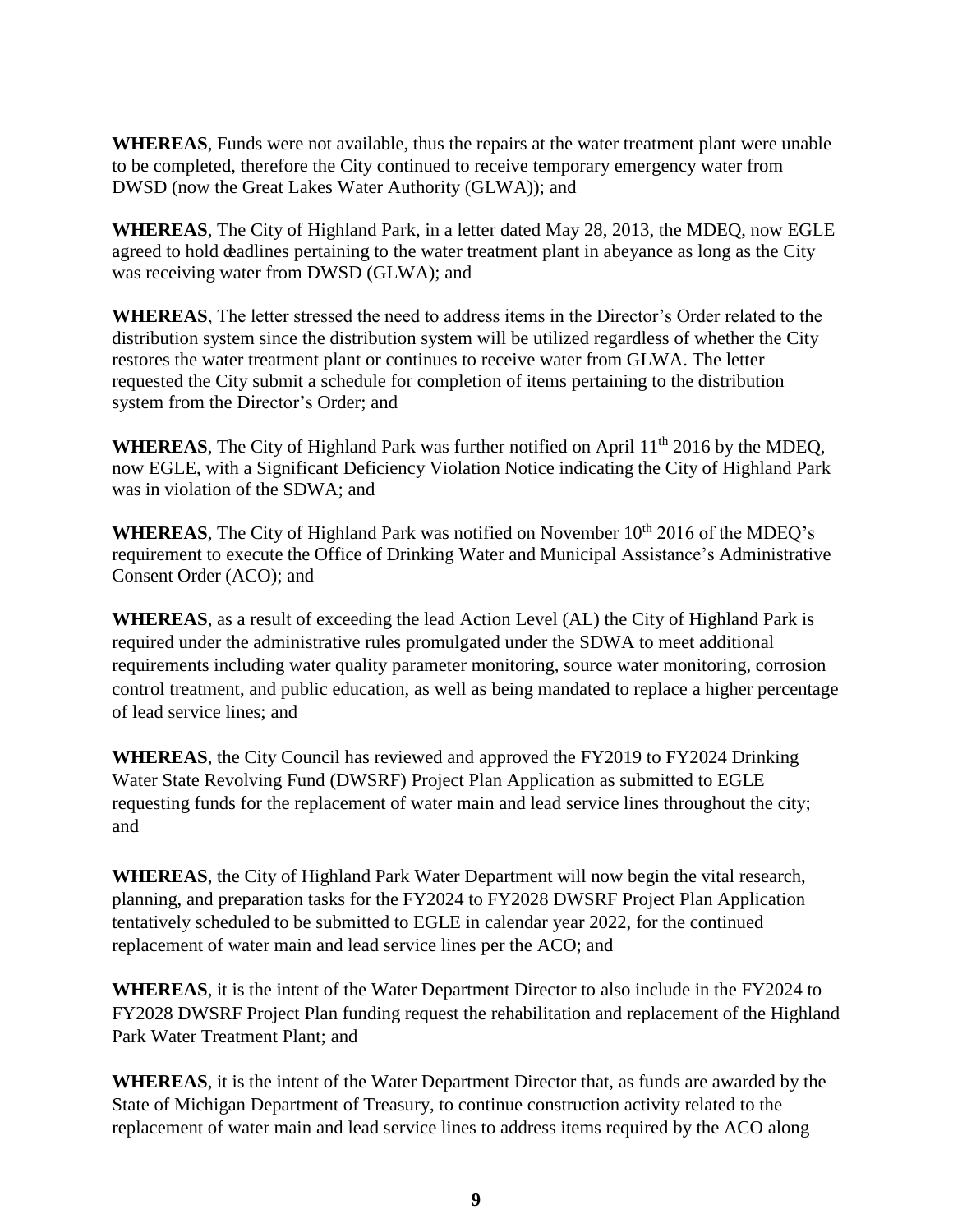with construction of a new water treatment plant, as approved by EGLE; and

**BE IT RESOLVED**, that the Highland Park City Council APPROVES the City of Highland Park's request to seek a proposal from KHAFRA Operation Services for the feasibility, planning, and engineering design of the Highland Park Water Treatment Plant for purposes of entering into a performance-based contract. Yeas (5), Nays (0), Absent (0).

\*

## **06-21-21 XI b**

The following resolution was submitted for approval.

## **A RESOLUTION TO AUTHORIZE THE AMENDMENT FY2021 WATER DEPARTMENT BUDGET AS REQUESTED BY THE WATER DEPARTMENT DIRECTOR**

Moved by Council Pro Tem Patrick Supported by Councilmember Armstrong

**WHEREAS,** pursuant to chapter 1040.17 and 1042.01 of the City Code of Ordinances, it is the responsibility of the City of Highland Park to establish water and sewer rates; and

**WHEREAS,** the City Council has received and reviewed the Water Department Director's budget amendment for FY2021; and

WHEREAS, the Highland Park City Council previously approved the FY21 Water Department Budget and Rates; and

**WHEREAS,** the City of Highland Park is recommended to follow the 1983/1996 Agreement between the City of Detroit (DWSD), Chrysler, and City of Highland Park for payments made to the Great Lakes Water Authority (GLWA); and

**BE IT RESOLVED**, the City of Highland Park City Council shall authorize the amendment of the FY2021 Water Department's budget to be in agreement with the 1983/1996 Agreement between the City of Detroit (DWSD), Chrysler, and City of Highland Park for payments made to the GLWA. Yeas  $(5)$ , Nays  $(0)$ , Absent  $(0)$ .

**\*\*\***

#### **ADJOURNMENT**

Moved by Council Pro Tem Patrick Supported by Councilmember Armstrong

To adjourn the meeting, motion carried, meeting adjourned at 8:05 p.m.